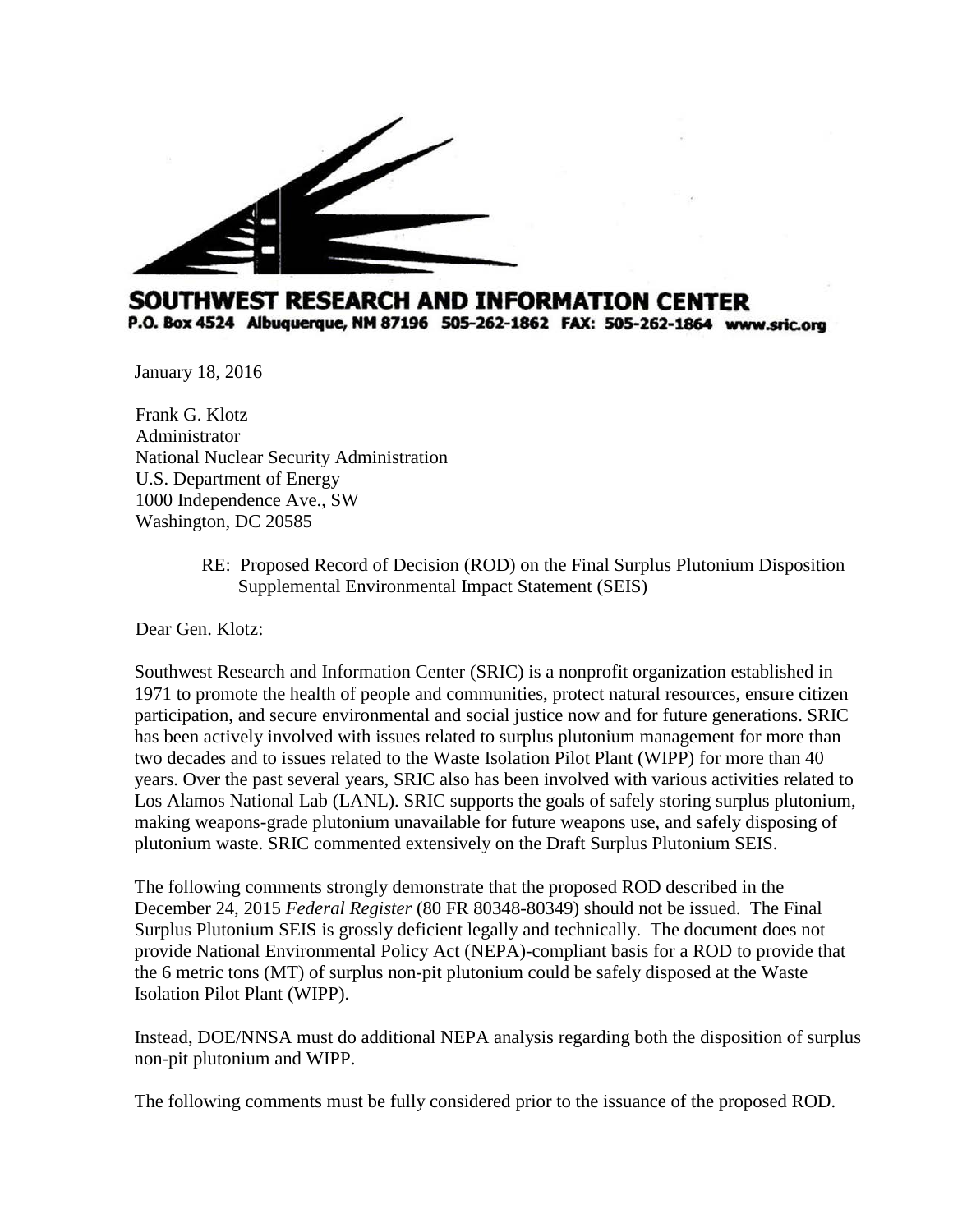1. The Final SEIS does not comply with NEPA legal requirements.

SRIC's October 10, 2012 comments on the Draft SPDSEIS included extensive discussion of the legal failings of the document. While the Comment Response Document (CRD, Volume 3) of the Final SEIS included those comments, it did not satisfactorily address the key issues.

A. NEPA requires a new or supplemental Programmatic EIS. The Final SEIS response is: "The disposal at WIPP of 13.1 metric tons (14.4 tons) of surplus plutonium, which is approximately 26 percent of the amount considered in the *Storage and Disposition PEIS*, could potentially be accomplished within WIPP's capacity and, therefore, is considered to be a reasonable alternative in this *Final SPD Supplemental EIS* (see Chapter 4, Section 4.5.3.6.3)." CRD at 3- 141.

The fact that the 1996 Storage and Disposition PEIS (DOE/EIS-0229) excluded WIPP as an alternative is one of the reasons that a new or supplemental PEIS is required. The explanation that using WIPP for a smaller amount of waste is a reasonable alternative reinforces the point that a program using WIPP was excluded in PEIS (pages 2-10 to 2-15).

SRIC also commented that Los Alamos National Lab (LANL) was not included as a pit disassembly or conversion location (pages 2-89 to 2-95).

### The Final SEIS response is:

"The use of LANL to support pit disassembly and conversion has been ongoing. In 1998, DOE completed an environmental assessment of a proposed pit disassembly and conversion demonstration project at LANL (DOE 1998a). The *SPD EIS* (DOE 1999) acknowledged these activities, and the *LANL SWEIS* (DOE 2008) included the impacts associated with these ongoing activities. In this *SPD Supplemental EIS,* DOE is now considering an expansion of these activities and has included an evaluation of all of the environmental impacts associated with this proposal (see Appendix F and the various sections in Chapter 4 that include impacts analyses related to LANL)." CRD at 3-141.

Thus, the response concedes the fact that the PEIS did not include LANL, but tries to avoid the implications by citing other NEPA documents

SRIC further commented that the PEIS stated that disposition would "meet the Spent Fuel Standard, thereby providing evidence of irreversible disarmament and setting a model for proliferation resistance." at 1-6.

#### The Final SEIS response is:

"DOE believes that the alternatives, including the WIPP Alternative, analyzed in this *SPD Supplemental EIS* meet the goals of the Spent Fuel Standard. The Spent Fuel Standard is a term, coined by the National Academy of Sciences and modified by DOE, denoting the main objective of alternatives for the disposition of surplus weapons – usable plutonium: that such surplus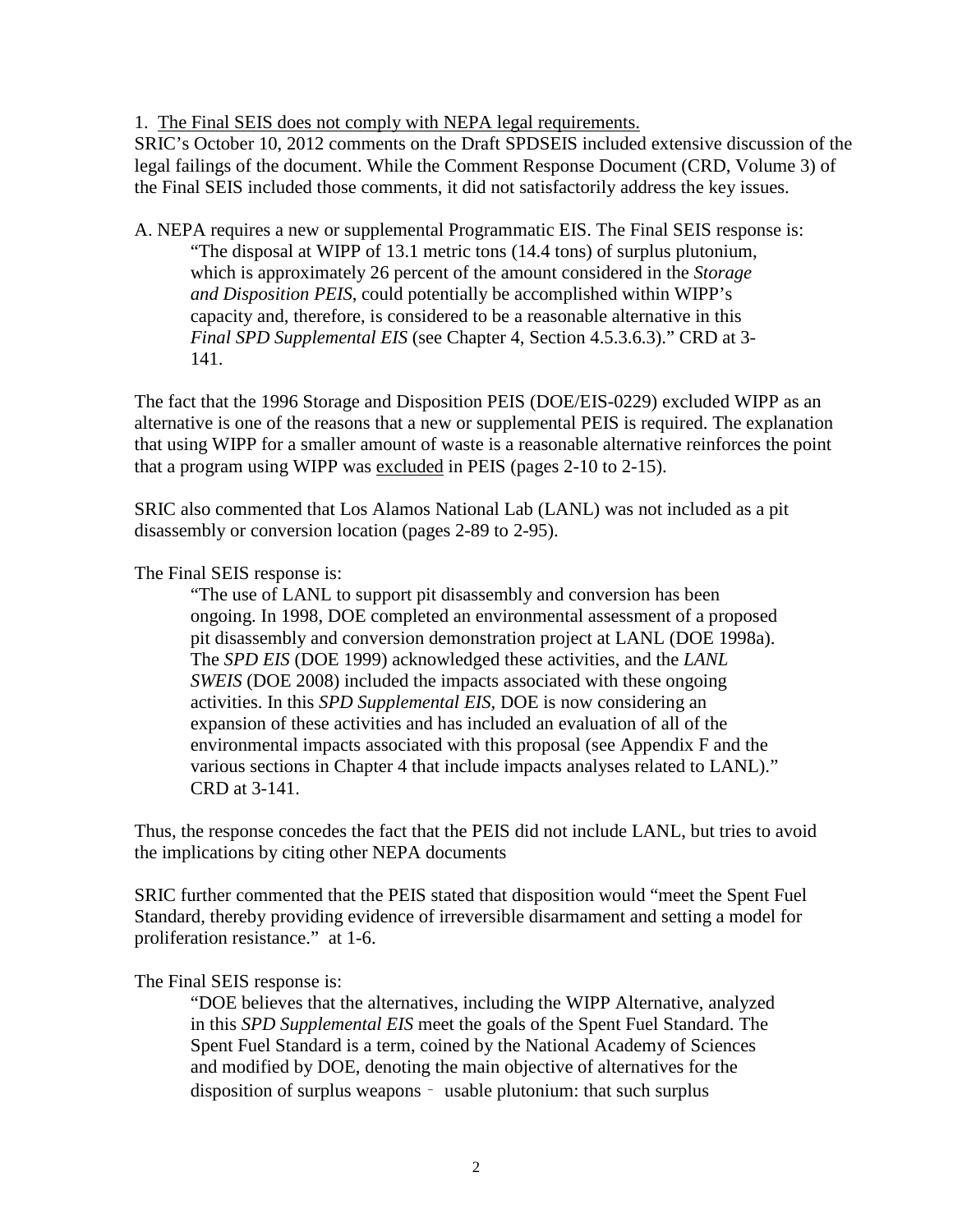plutonium would be made roughly as inaccessible and unattractive for weapons use as the much larger and growing stock of plutonium in civilian spent (used) nuclear fuel." CRD at 3-141.

Thus, the response concedes that the Spent Fuel Standard has been abandoned. There is no showing that emplacing plutonium at WIPP is as inaccessible and unattractive as in spent nuclear fuel. Of course, the thermal heat, radioactivity, and form of spent fuel are totally different than contact-handled (CH) transuranic (TRU) waste. In fact, CH-TRU waste has been retrieved and removed from WIPP with existing equipment and resources, which is not consistent with the spent fuel standard, nor is possible with spent nuclear fuel. Objectively, WIPP meets neither the spent fuel standard, nor DOE's lesser "inaccessible and unattractive for weapons use" standard. Thus, the Final SEIS does not contain accurate information about the spent fuel standard, nor is it consistent with the PEIS.

SRIC additionally commented that the Council on Environmental Quality (CEQ) has stated that EISs that are more than five years old "should be carefully reexamined to determine if the criteria in Section 1502.9 compel preparation of an EIS supplement." 46 FR 18036.

### The Final SEIS response is:

"DOE believes that it is neither necessary nor desirable to supplement the *Storage and Disposition PEIS* (DOE 1996). For further discussion, refer to Section 2.1, Topic A, of this CRD." CRD at 3-143.

# Section 2.1, Topic A states:

"This *SPD Supplemental EIS* continues DOE's tiered evaluation of sitespecific impacts for implementing DOE's programmatic approach to storage and disposition of surplus plutonium. This *SPD Supplemental EIS* updates and supplements DOE's previous plutonium disposition analysis to incorporate new proposals for utilizing existing facilities for pit disassembly and conversion and to analyze the potential environmental impacts of several alternatives – including immobilization and MOX, but also extending to other alternatives that would advance the programmatic goal of environmentally safe and timely plutonium disposition – for approximately 13.1 metric tons (14.4 tons) of surplus plutonium for which a disposition path is not assigned." CRD at 2-2.

Thus, there has not been the required careful reexamination of the PEIS. The PEIS is functioning as no more than a paper weight on a bookshelf with no current use. Further, DOE maintains that it can do whatever it wants, regardless of what was stated in the PEIS. That DOE practice is antithetical to the spirit and requirements of NEPA. A new or supplemental PEIS is required.

In addition, DOE has ignored the basic point that the program described in the PEIS was that all of the plutonium would be immobilized for disposal in a geologic repository or turned into MOX fuel. Immobilization has been explicitly abandoned, and MOX also is being abandoned. Thus, the PEIS's program has completely failed. Nonetheless, DOE has not prepared a new or supplemental PEIS and issued new RODs for its new program, as are required by NEPA.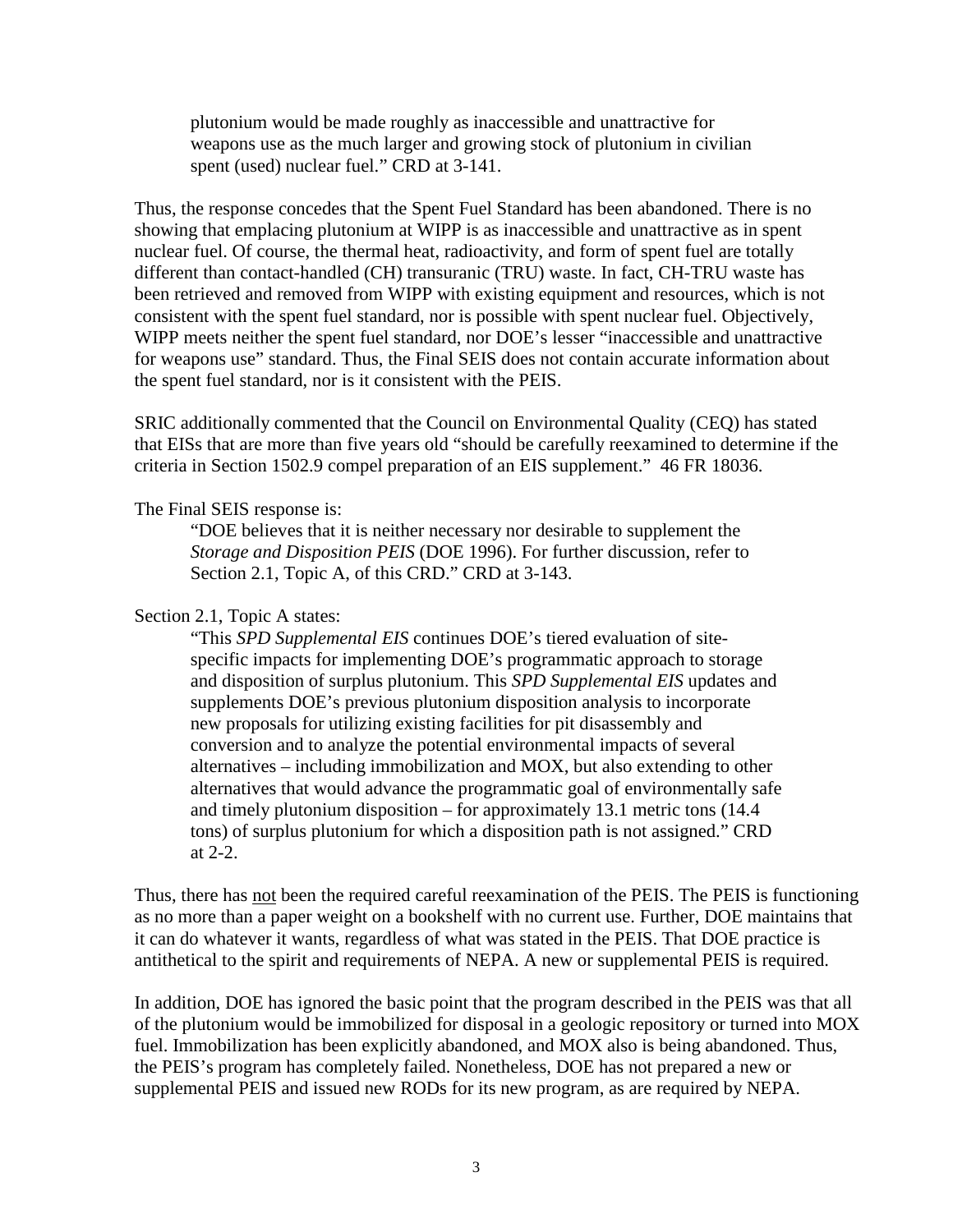B. Neither the PEIS, nor the Final SEIS, provide the required rigorous examination of all reasonable alternatives.

The discussion of alternatives is the legally required heart of any EIS. 40 CFR § 1502.14. The legally adequate EIS must "[r]igorously explore and objectively evaluate all reasonable alternatives, and for alternatives which were eliminated from detailed study, briefly discuss the reasons for their having been eliminated." 40 CFR § 1502.14(a).

NEPA plainly directs that DOE take a "hard look" at the environmental impacts of its proposed action, or series of related actions comprising a "program" of action, and compare them to a full range of reasonable alternatives for meeting the agency's purpose and need for action that may avoid or mitigate environmental harms or risks posed by its preferred alternative. "What constitutes a 'hard look' cannot be outlined with rule-like precision, but it at least encompasses a thorough investigation into the environmental impacts of an agency's action and a candid acknowledgement of the risks that those impacts entail." Nat'l Audubon Soc. v. Dept of the Navy, 422 F.3d 174, 185 (4th Cir. 2005). With the alternatives that the agency must consider, an EIS or PEIS must contain "a reasonably adequate compilation of relevant information." Sierra Club v. U.S. Army Corp. of Engineers. 701 F.2d 1011, 1030 (2d Cir. 1983); see also, NRDC v. Callaway, 524 F.2d 79, 92 (NEPA requires "a detailed and careful analysis of the relative environmental merits and demerits of the proposed action and possible alternatives").

This compilation of data and analysis is entirely lacking in the Final SEIS. NEPA is "an environmental full disclosure law" designed to "force[e] [agencies] to face ... stubborn, difficult to answer objections without ignoring them or sweeping them under the rug." National Audubon Societv v. Hoffman, 132 F.3d 7, 12 (2"d Cir. 1997), quoting Sierra Club v. U.S. Army Corp. of Engineers, 772 F.2"d 1043, 1049 (2d Cir. 1985).

On March 30, 2015, President Obama authorized DOE to pursue a defense high-level waste repository.

<http://energy.gov/sites/prod/files/2015/03/f20/Defense%20Repository%20Fact%20Sheet.pdf> Such a repository is an additional reasonable alternative that was not considered in the PEIS, nor included in the Draft SEIS for public comment, nor in the Final SEIS.

The Final SEIS, in response to commenters suggesting that a second repository be considered, stated:

"A second repository similar to WIPP would not be needed to dispose of the surplus plutonium that is the subject of this SPD Supplemental EIS." at 2-18.

However, President Obama has now authorized a defense high-level waste repository, so it is a reasonable alternative for defense surplus plutonium. Thus, that reasonable alternative must be considered, but is not included in the PEIS, nor the Draft or Final SEIS, even as an alternative described but not considered.

C. The Final SEIS does not provide adequate information about the current status of WIPP. WIPP has been shut down since February 5, 2014, when a fire occurred in the underground. On February 14, 2015 a radiation release occurred in the underground that contaminated a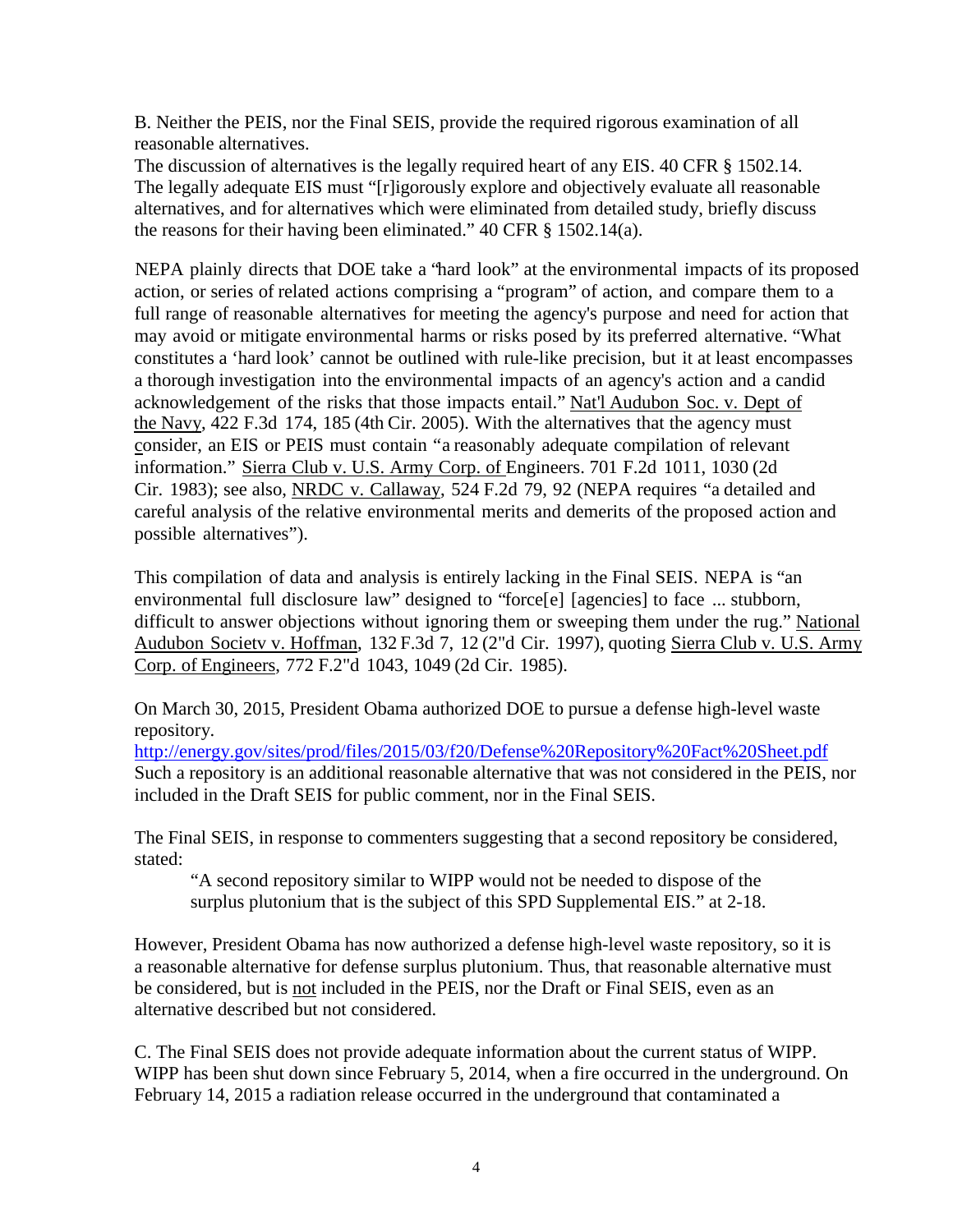significant portion of the underground and resulted in internal radiation contamination of 22 workers on the surface. On September 30, 2014, DOE issued its WIPP Recovery Plan that stated that the objective "is to safely resume emplacing waste in WIPP in the first quarter of calendar year 2016."<http://wipp.energy.gov/Special/WIPP%20Recovery%20Plan.pdf> at iii. That date has now been abandoned and no new re-opening date has been set.

None of that information is included in the Final SEIS. Clearly, that information is relevant to the consideration of the disposal of surplus non-pit plutonium that is the subject of the Final SEIS. Therefore, the Final SEIS is clearly inadequate in its consideration of the WIPP alternative.

Further, the Final SEIS repeatedly uses as the basis for its capacity volumes the 2012 TRU Inventory Report to determine that there may be sufficient capacity at WIPP for the proposed volume of surplus non-pit plutonium. That report is obsolete, as both the 2013 and 2014 Inventories were issued prior to the issuance of the Final SEIS. The 2015 TRU Inventory Report is now available.<http://www.wipp.energy.gov/library/TRUwaste/ATWIR%202015.pdf> The adequate EIS must use the most current available information, which the Final SEIS does not do.

Moreover, the Final SEIS uses inaccurate data in the 2012 TRU Inventory. The RH-TRU volumes are miscalculated so as to significantly underestimate the actual amount of RH waste emplaced at WIPP and future RH-TRU volumes. The RH-TRU waste volumes emplaced are approximately 44 percent larger (544.68 cubic meters, as compared with 306.11 used) than provided in the 2012 Inventory. Similarly, the future RH-TRU volumes are significantly undercounted, meaning that there is less "unsubscribed capacity" than used in the Final SEIS, especially if RH shielded containers are used, which occupy CH-TRU space. The reality is that the New Mexico WIPP Hazardous Waste Permit, consistent with the WIPP Land Withdrawal Act, requires that RH volumes be calculated based on the RH-TRU canister volume (0.89 cubic meters). The TRU Inventory does not use those required amounts, but rather uses inner container volumes for RH. CH-TRU waste also is calculated in the WIPP Permit and in the TRU Inventory based on CH container volumes. Thus, the Final SEIS must be supplemented to use accurate volume amounts.

Further, SRIC's comments pointed out that the actual capacity of WIPP is much less than the 175,564 cubic meters maximum allowed by the WIPP Land Withdrawal Act (LWA). Of course, that law does not require the total legal capacity be used. Further, SRIC comments showed that because of how WIPP has been managed, it has not been filling to capacity the available panels.

The Final SEIS Response states:

"Assuming Panels 6 through 8 are filled to their permitted capacity (18,750 cubic meters [662,000 cubic feet]), Panels 9 and 10 would each need to be permitted to allow for the disposal of approximately 18,230 cubic meters (644,000 cubic feet) to reach the maximum limit of 168,485 cubic meters (5.95 million cubic feet) of CH-TRU waste, a number lower than currently permitted for Panels 3 through 8 (NMED 2012)." RCD at 3-149.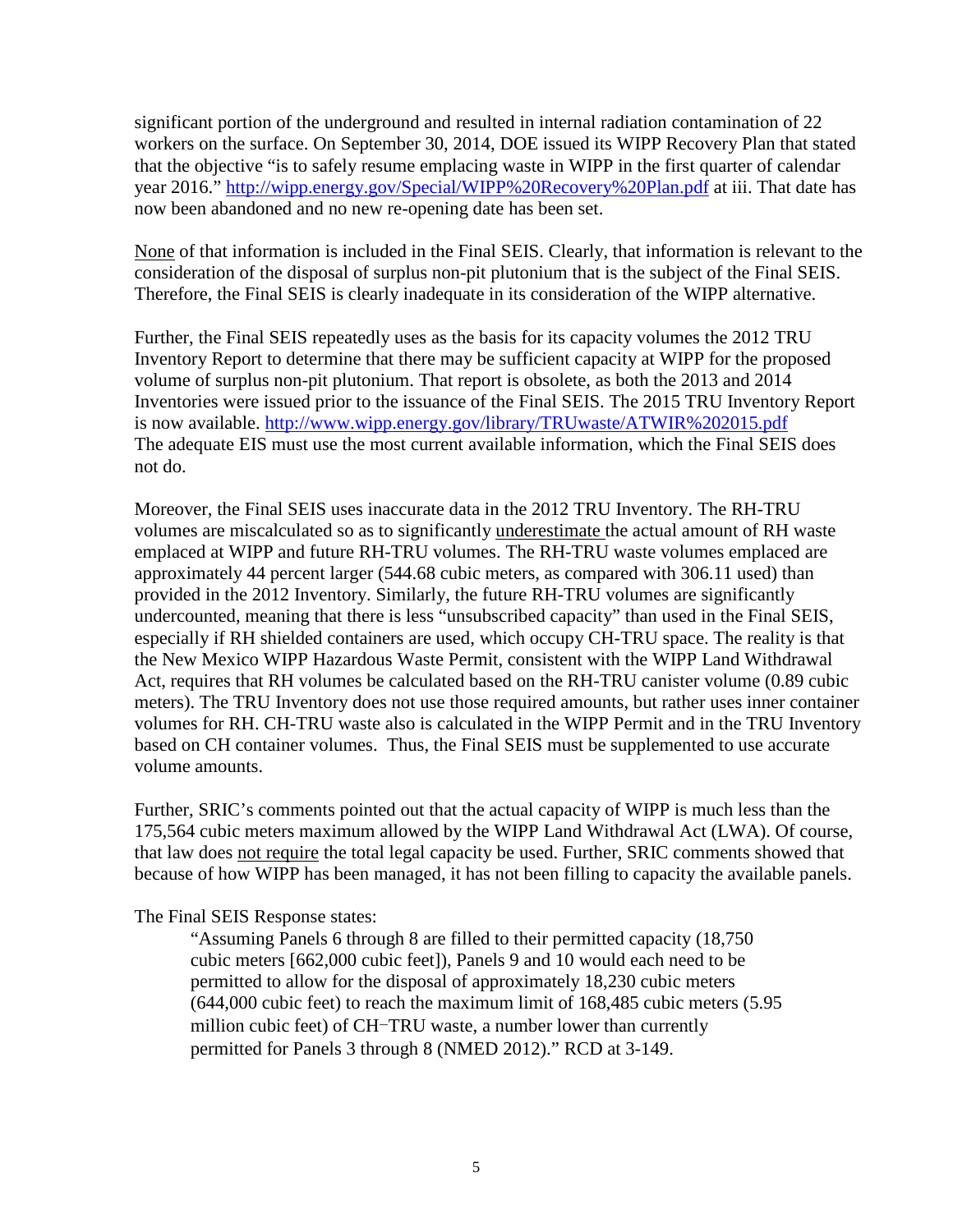As Attachment 1 shows, Panel 6 was not filled to capacity (only 77.16 percent of its CH capacity was used). In Panels 1-6, 81.3 percent of the permitted CH capacity was used – meaning 20,760 cubic meters of capacity was not used. That capacity shortfall will increase because the actual amount of CH waste that can be emplaced in contaminated Panel 7 will be considerably less than the 18,750 cubic meter permit limit. That data is readily available and should have been included in the Final SEIS.

As Attachment 1 also shows, if each of Panels 7-10 were filled to the 18,750 permitted capacity level, there still would be a 3,245 cubic meter shortfall for CH-TRU waste. Of course, the actual shortfall will be greater than that because Panel 7 cannot be filled to capacity because of the contamination and the fact that Room 7 has been closed with 387 cubic meter of CH-TRU waste emplaced. Based on past practice, panels 8-10 would not actually be filled to capacity. In addition, Panels 9-10 are too small to actually handle 18,750 cubic meters in each one. Of course, those areas that were supposed to be panels 9 and 10 are significantly contaminated from the February 14, 2014 radiation release and should not be used for any waste emplacement. Thus, effectively, there are only eight panels that can be used.

### The Final SEIS states:

"approximately 24,700 cubic meters (872,000 cubic feet) of unsubscribed CH-TRU waste capacity could support the activities analyzed in this *SPD Supplemental EIS* (see Chapter 4, Section 4.1.4)." at S-66.

Virtually all of that "unsubscribed CH-TRU waste capacity" has been lost because available capacity has not been used in panels 1-6. Future emplacement in Panels 7-10 (if there are to be panels 9-10) will not capture the lost capacity.

Once again, the Final SEIS does not use the most current, accurate information. That inaccuracy is very significant because the premise of the document is that there is actually "approximately 24,700 cubic meters …of unsubscribed CH-TRU capacity," which, in fact, does not exist.

In addition, the RH volume (correctly calculated) shortfall adds to the capacity shortfall. Attachment 1 also shows that 46.82 percent of permitted RH capacity was used in Panels 4-6 and 710 cubic meters of capacity was not used. No more RH waste will be emplaced in Panel 7, so the 16 cubic meters already emplaced is the total amount. Thus, of the Panels 1-7 permitted capacity of 1,985 cubic meters, 641 cubic meters is emplaced. That amounts to 32 percent of capacity and a shortfall of 1,344 cubic meters. In the highly unlikely situation that all RH capacity would be used in panel 8, the amount of RH waste would be 1,291 cubic meters; 49 percent of capacity and the same 1,344 cubic meters shortfall. In reality, the shortfall will be greater than that amount.

The information about the lack of capacity from mismanagement prior to the 2014 shutdown are relevant information about the status of WIPP that has not been, but must be analyzed in an adequate SEIS.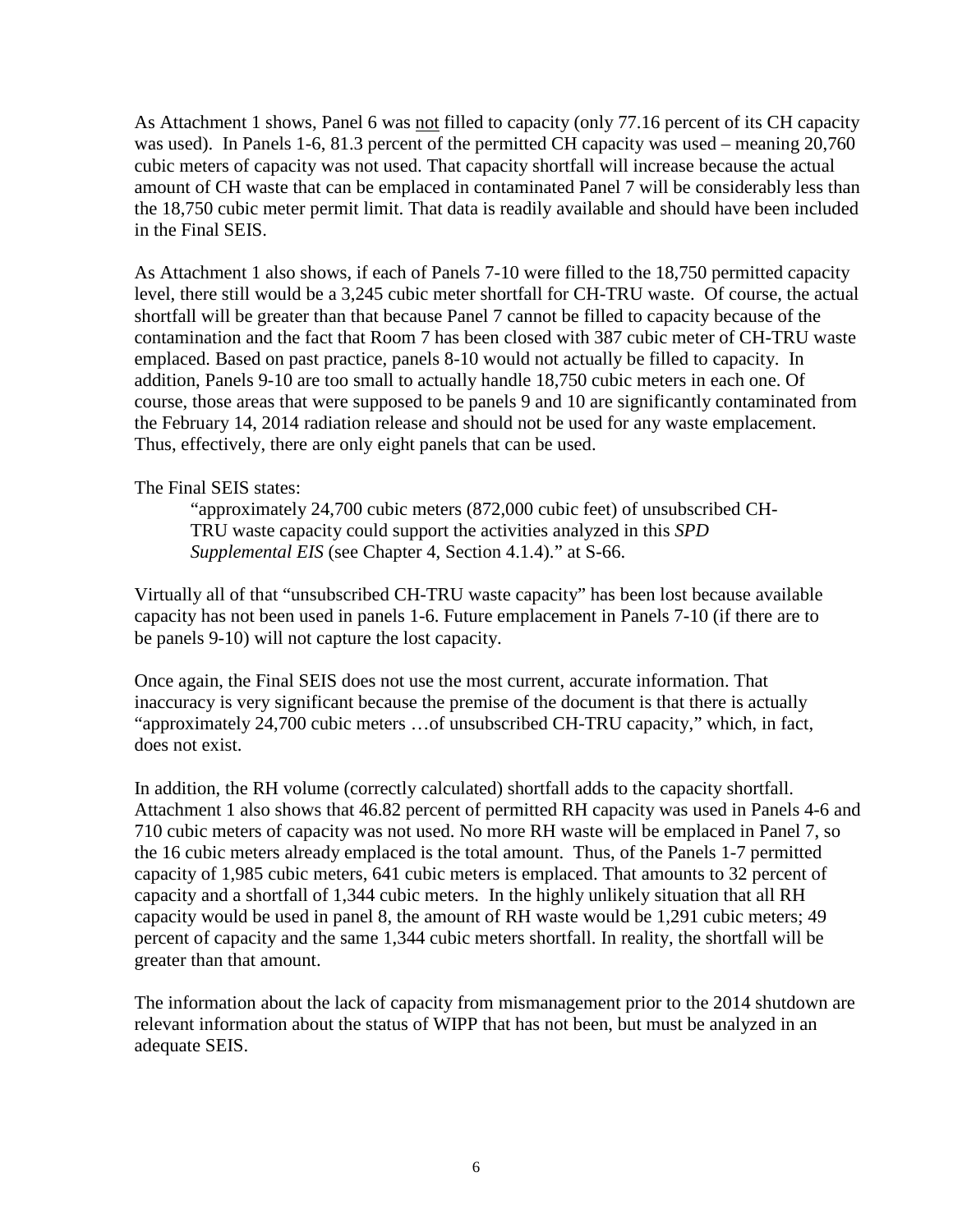D. The Final SEIS is incorrect that all of the 6 MT of surplus non-pit plutonium meets the legal requirements to be disposed at WIPP. The Final SEIS states:

"The 6 metric tons (6.6 tons) of non-pit plutonium includes a limited quantity of additional plutonium (0.9 metric tons [1.0 ton]), to allow for the possibility that DOE may, in the future, identify additional quantities of surplus plutonium that could be processed for disposition through the facilities and capabilities

analyzed in this *SPD Supplemental EIS*. For example, future sources of additional surplus plutonium could include plutonium quantities recovered from foreign locations through NNSA's Global Threat Reduction Initiative or future quantities of plutonium declared excess to U.S. defense needs." at S-9 and 10.

Foreign plutonium quantities are clearly not transuranic waste generated by U.S. atomic energy defense activities. Thus, such foreign plutonium is excluded from WIPP by section 213 of Public Law 96-164; 93 STAT 1259, 1265 and the WIPP LWA, Section 2(21).

Further, the brief mention of foreign plutonium does not constitute adequate NEPA analysis. DOE is currently considering bringing some of Japan's commercially generated plutonium to the Savannah River Site. Such plutonium would apparently be part of the 6 MT even though it is not defense TRU waste.

Since foreign plutonium cannot be disposed at WIPP under current law, the Final SEIS is inadequate because it does provide accurate information about some of the waste. Neither does the Final SEIS consider the alternatives for disposition of such foreign plutonium.

E. The Final SEIS does not adequately consider the impacts of the significant additional quantities of plutonium being disposed at WIPP.

The 6 MT of surplus non-pit plutonium includes significantly more curies of plutonium than have been included in previous NEPA analysis for WIPP. The amount also significantly exceeds what has been included in the compliance certification applications to the Environmental Protection Agency (EPA) – approximately tripling the amount.

The Final SEIS does not analyze the impacts of such significant increase in plutonium loading at WIPP, nor does it discuss how the EPA certification requirements would be met.

In addition, recent (November 16, 2015) analysis by High Bridge Associates maintains: "The Criticality Control Overpack is considerably smaller than a 55-gallon drum. The NNSA is considering only counting the volume of the CCO to compare against the waste limit volume. If that approach is approved, the concentration of plutonium in this reduced volume is over  $32,000$  g/m<sup>3</sup> or approximately 1,000 times the design basis. This calls into question the assumption that a criticality would not be possible in WIPP after closure." [http://www.nucleartownhall.com/wp-content/uploads/2015/11/20151116-](http://www.nucleartownhall.com/wp-content/uploads/2015/11/20151116-Supplemental-Report-on-Curie-Impact-on-WIPP.pdf) [Supplemental-Report-on-Curie-Impact-on-WIPP.pdf](http://www.nucleartownhall.com/wp-content/uploads/2015/11/20151116-Supplemental-Report-on-Curie-Impact-on-WIPP.pdf) at 9.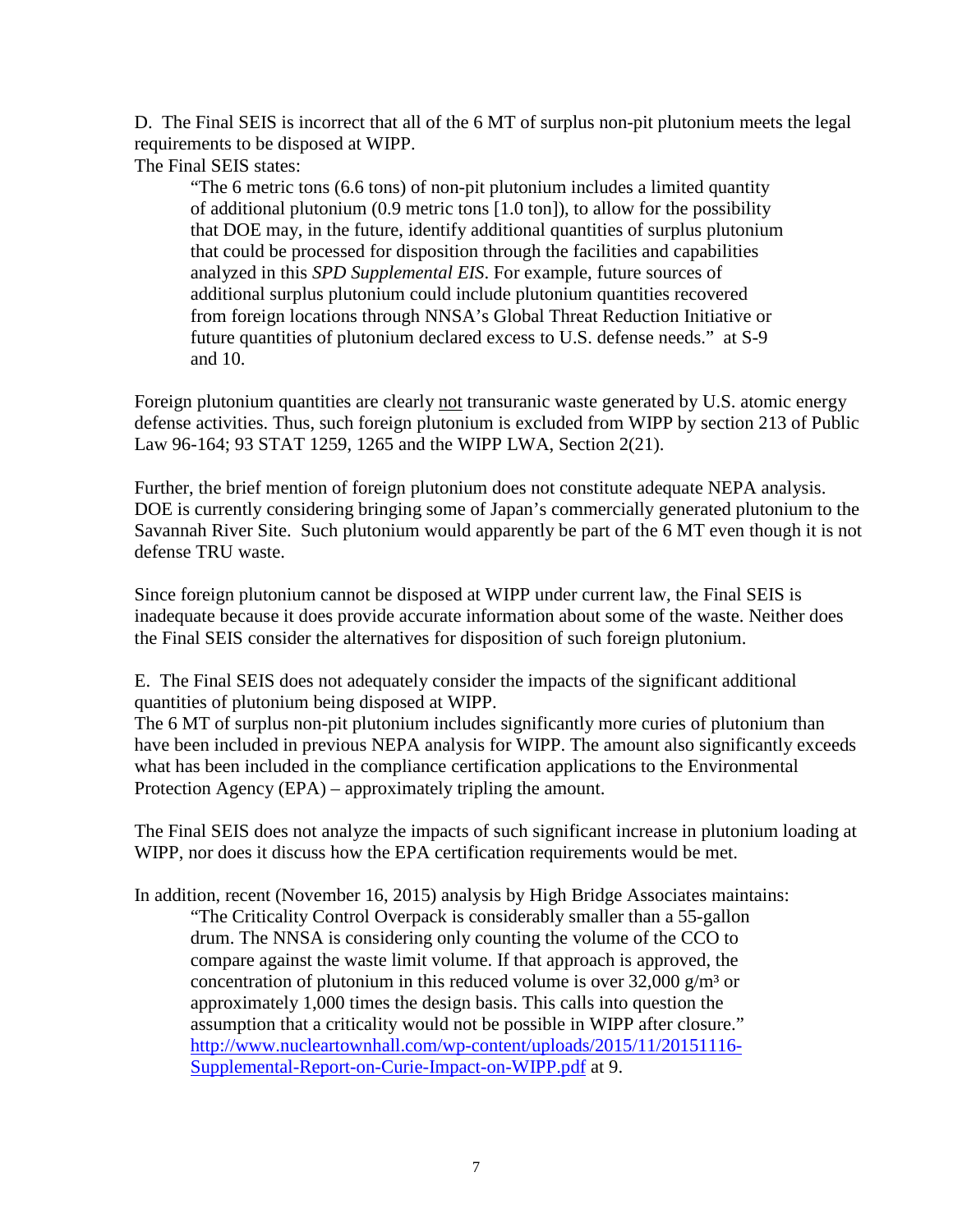Further, an article in *Nature* on January 13, 2016 by three authors, including Dr. Rodney Ewing, who served on the National Academy of Sciences WIPP Panel and currently chairs the Nuclear Waste Technical Review Board, states:

"The shortcomings of proposals to dispose of weapons plutonium at WIPP mirror the operational failings that led to the 2014 accidents. Before the DOE considers implementing these recommendations, it should look to the repository's record over the past 15 years of operation and reassess its confidence in the safe performance of the facility over the next 10,000 [years]." [http://www.nature.com/news/policy-reassess-new-mexico-s-nuclear-waste](http://www.nature.com/news/policy-reassess-new-mexico-s-nuclear-waste-repository-1.19135)[repository-1.19135](http://www.nature.com/news/policy-reassess-new-mexico-s-nuclear-waste-repository-1.19135) at 151.

These serious technical issues have not been addressed in the Final SEIS. But they must be addressed in an adequate NEPA document, prior to the issuance of the proposed ROD.

The technical issues must also be addressed in the EPA re-certification process before WIPP can re-open.

F. The Final SEIS is in error regarding whether the existing WIPP facilities could handle the proposed surplus non-pit plutonium.

The Final SEIS states:

"Use of WIPP to disposition additional surplus plutonium would not be expected to result in the need for additional mining, upgrading of underground drifts or the waste hoist, or improvements of the Waste Handling Building at WIPP." RCD at 3-152.

On the contrary, additional mining will be necessary, not only for the upgrading of the underground drifts, but also to provide a new exhaust shaft. DOE has determined that such upgrades are necessary to operate WIPP in the future, because of the underground contamination and the need for a new exhaust system.

The Final SEIS statement is clearly erroneous and does not provide an adequate NEPA or technical basis to support a decision to dispose of the surplus non-pit plutonium at WIPP.

G. The costs of the proposed decisions are unknown.

SRIC and other commenters pointed out that the costs of MOX and the alternatives – including non-pit plutonium – are unknown and are not correctly described or calculated in the Draft SEIS. In response, the Final SEIS states:

"Cost is among the factors that the decisionmaker may consider when selecting an alternative for implementation." CRD at 3-152.

DOE not publicly released any reliable cost analysis for the 6 MT of surplus non-pit plutonium or the other aspects of the disposition program, especially including MOX. The Red Team and High Bridge Associates have developed cost estimates, which differ widely and do not include the cost of addressing the issues raised in these comments. Thus, the decisionmaker has no accurate basis for determining the costs of the WIPP disposal alternative or other alternatives.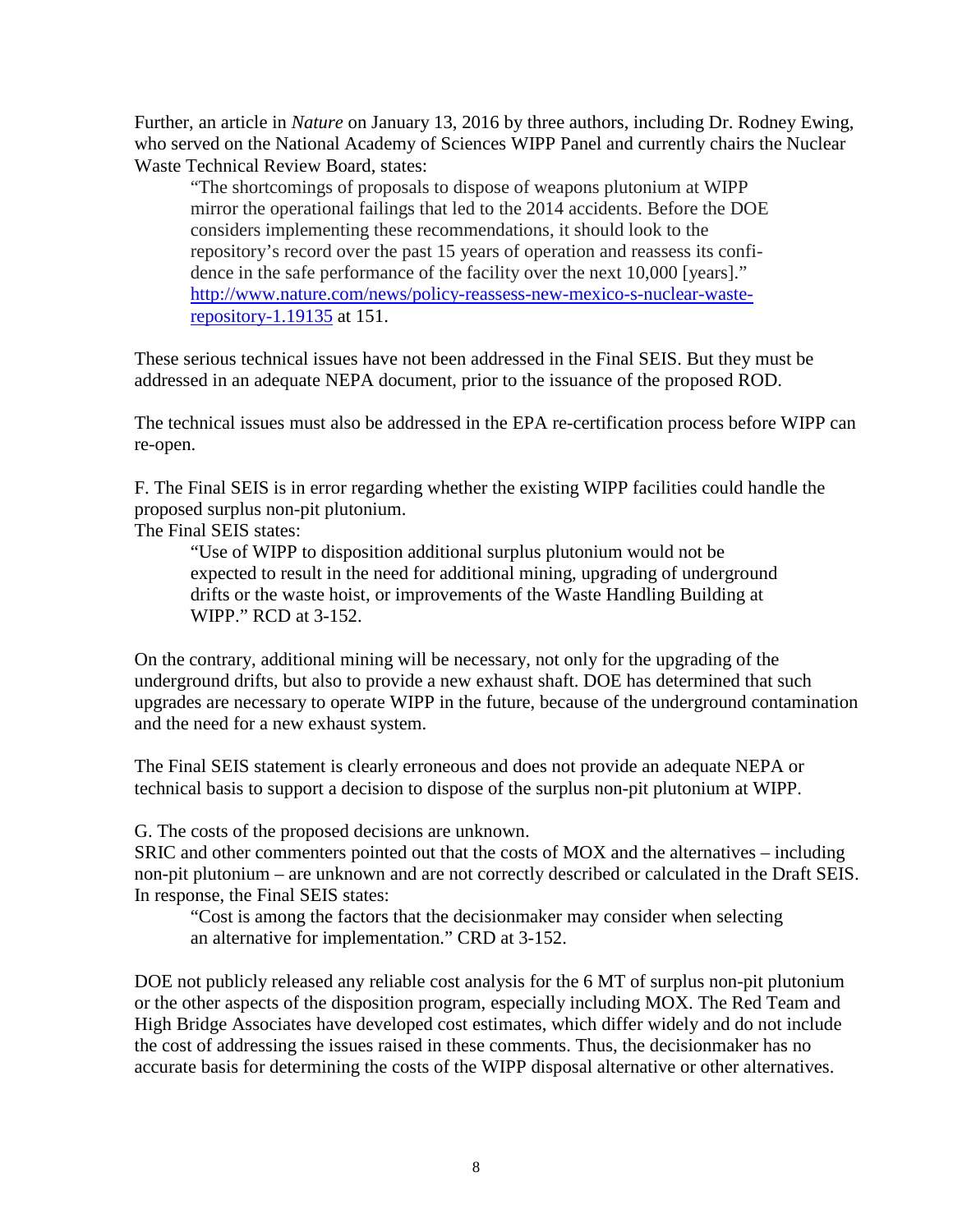# 2. NEPA requires another Supplemental EIS for WIPP.

The three WIPP EISs – DOE/EIS-0026, DOE/EIS-0026-FS, DOE/EIS-0026-S2 – do not consider the current situation in which WIPP is shut down and the alternatives to re-opening WIPP. None of the WIPP EISs analyzed the impacts of WIPP being shut down for more than two years as a result of a fire and radiation release. Clearly, the EISs are inadequate by not analyzing such events.

NEPA requires that DOE conduct an environmental analysis in connection with the several actions that law and regulations require before the resumption of operations at WIPP, including the implementation of corrective action plans, the issuance of approvals based upon readiness reviews, and the obtaining of new authority to operate under modifications. Agency action to continue the operation of a facility without altering the status quo does not generally require NEPA examination, but when the action in issue involves material modifications in the scope or manner of operation of a facility, NEPA review applies. See, e.g., *San Luis & Delta-Mendota Water Authority v. Jewell*, 747 F.3d 581646 (9th Cir. 2014); *compare: Grand Canyon Trust v. Williams*, 2015 U.S. Dist. LEXIS 45325 (D. Ariz. 2015).

The many changes to the physical facilities at WIPP, the many changes being made to operating and waste characterization procedures, the many changes required to the New Mexico Hazardous Waste Permit and EPA certification, among other things, require another supplemental WIPP EIS, which must be distributed for public comment in a draft SEIS.

Further, there are now various reasonable alternatives that have not been adequately analyzed in the WIPP EISs. Among such alternatives are that WIPP be decontaminated and decommissioned with the existing 91,268 cubic meters of waste emplaced. In addition to use of the proposed defense high-level waste repository, a second TRU repository is a reasonable alternative for the significant quantities of remaining TRU waste. The no action alternative would consider the impacts of continued storage of existing TRU waste at the remaining generator sites.

Thank you for your careful consideration of, and response to, these comments, which must be considered and responded to before the proposed ROD can be issued.

Yours truly,

On Homol

Don Hancock

cc: Sachiko McAlhany - *spdsupplementaleis@leidos.com* Carol Borgstrom – Carol. Borgstrom@hq.doe.gov